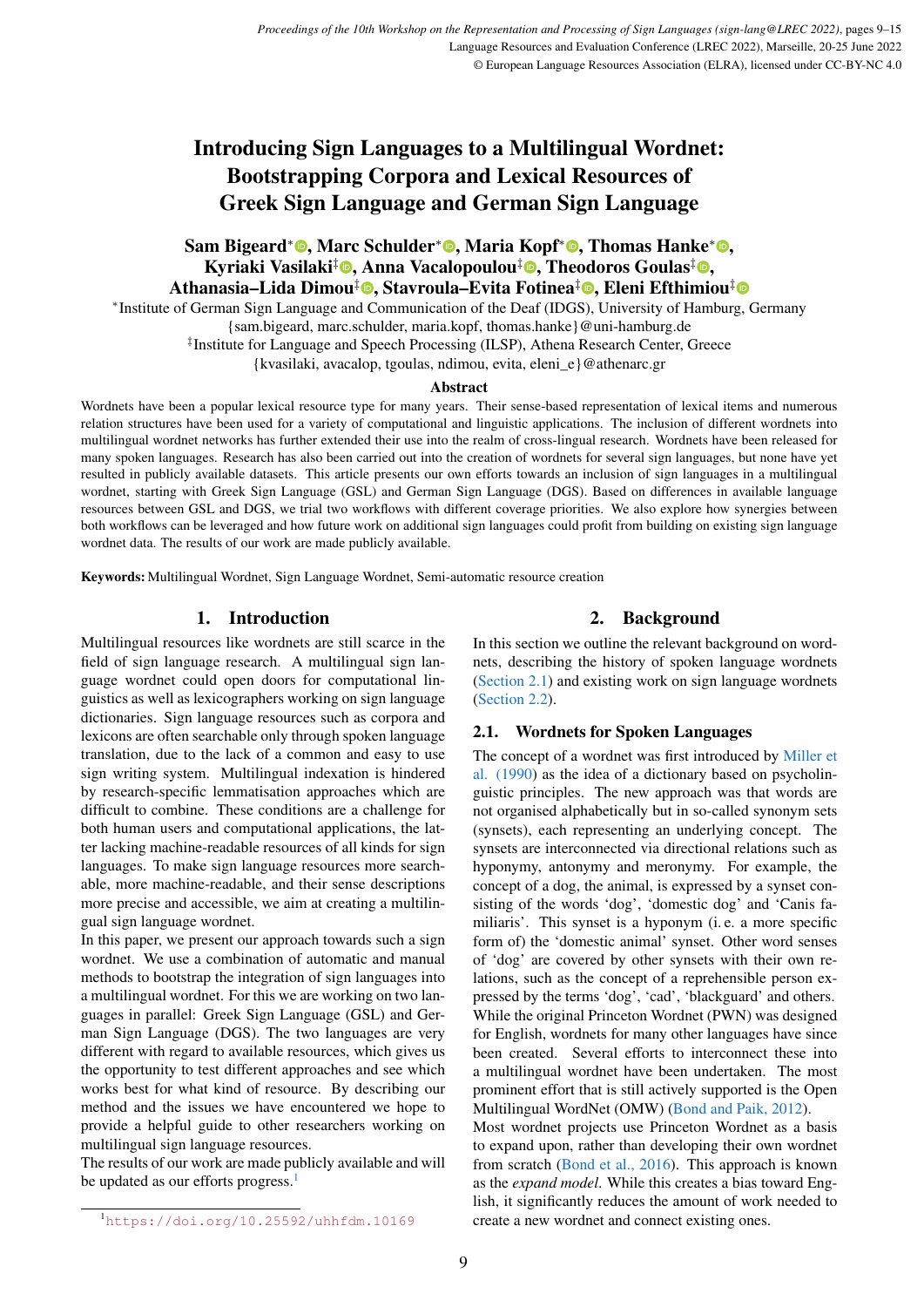While the construction of a wordnet for well resourced spoken languages is relatively straightforward, the process has to be revisited for less resourced languages. Commonly used resources like dictionaries, wikis, and others may not be available. [Bosch and Griesel \(2017\)](#page-5-3) use the *expand model* to create a wordnet of five South African languages. One of their findings is that 'similarities shared on levels such as morphology or grammar and semantics allow the language teams to learn from one another, to share and thus to fast-track the development of the individual wordnets in this way' [\(Bosch and Griesel, 2017,](#page-5-3) p. 11). On this basis, we expect that once a wordnet for one sign language is established, subsequent sign language wordnets will be able to build on it, significantly reducing the amount of work needed.

# <span id="page-1-0"></span>2.2. Wordnets for Sign Languages

Work on creating wordnets for individual signed languages has been reported for Swiss-German Sign Language (DSGS) [\(Ebling et al., 2012\)](#page-5-4), Italian Sign Language (LIS) [\(Shoaib et al., 2014\)](#page-6-0) and American Sign Language (ASL) [\(Lualdi et al., 2021\)](#page-5-5), although no publicly available resource have yet been released. All of these works have in common that they seek to link wordnet structures to existing lexical resources of the respective signed language. This approach allows them to leverage existing video recordings and lexicographic information for individual signs, drastically reducing the cost of creating the wordnet. In the case of ASL, several lexical resources are used to increase the available vocabulary [\(Lualdi et al.,](#page-5-5) [2021\)](#page-5-5).

Other works do not seek to publish full signed language wordnets, but rather use existing wordnets for a spoken language as an aid to internal work. [Troelsgård and Kristof](#page-6-1)[fersen \(2018\)](#page-6-1) link entries in their lexical database of Danish Sign Language (DTS) to roughly matching synsets in Dan-Net. These links are used as an aid to lexicographers and to automatically determine potential synonyms. The authors stress that the wordnet senses do not necessarily correspond exactly to the sign senses. [Langer and Schulder \(2020\)](#page-5-6) match lexical entries of the DGS Corpus (see [Section 3.2\)](#page-1-1) with wordnet lemmas to extract supersense categories for use in coarse semantic clustering for lexicographic work. The matching is done automatically, based on existing German translational equivalents for the signs and does not take into account word sense disambiguation.

#### 3. Resources

<span id="page-1-3"></span>Following the approach of other signed language wordnet creation efforts, we build directly on existing resources for Greek Sign Language (GSL), German Sign Language (DGS), Greek, and German. While the resources for GSL and DGS each include a corpus and a lexical resource, their history of creation and resulting available information structures are very different. However, among their main similarities lies the fact that they are both built with their respective sign languages (SLs) as a starting point; in other words, they are SL-based and produced and verified by both deaf and hearing experts of GSL and DGS.

# 3.1. GSL Lexical Resources

The repository of GSL lexical resources has been collected, built, and annotated for years by the Institute for Language and Speech Processing (ILSP). It mainly consists of the Noema+ bilingual dictionary (GSL and Modern Greek) and the underlying Polytropon parallel corpus, which provides example utterances involving specific signs. These were based on utterances from expert discussions which were then re-recorded in a studio environment and annotated to serve as a 'golden' corpus open to SL technologies research [\(Efthimiou et al., 2016;](#page-5-7) [Efthimiou et al., 2018\)](#page-5-8). These two resources comprise the most extensive reference pool for GSL to date and include more than 3,600 clauses in GSL.

The lexical database currently consists of approximately 12,000 entries and it has been annotated in its entirety on the basis of the Polytropon corpus. The construction and maintenance of the database is facilitated with the use of a dedicated web-based open environment that supports the creation and interlinking of GSL resources, namely, the SiS-Builder [\(Goulas et al., 2010\)](#page-5-9).

As the Polytropon corpus consists of isolated utterances chosen to illustrate specific signs, the contribution relating to GSL is more lexicon- than corpus-based. While this has the drawback of not providing the full context and authenticity of natural discourse, the advantage of this more controlled environment is the more explicit correspondence between GSL sign and sense-appropriate Greek translation.

#### <span id="page-1-1"></span>3.2. DGS Corpus Resources

The DGS Corpus is an annotated corpus of 560 hours of natural discourse in DGS [\(Prillwitz et al., 2008\)](#page-6-2). A subset of the corpus has been released publicly as the Public DGS Corpus [\(Jahn et al., 2018\)](#page-5-10).

The DGS Corpus implements a type hierarchy, called 'double glossing' [\(Konrad et al., 2012,](#page-5-11) p. 88). Each type represents a distinct sign and is further subdivided into subtypes, each of which represents a lexicalised meaning of that sign. Glosses for types and subtypes in the DGS Corpus are available in English and German.

In addition to the gloss name, each subtype can have one or more concept entries associated with it in the lexical database of the DGS Corpus. Concept entries are written with German or English orthography (as opposed to the all-caps glosses) and specify possible meanings. In the DTS corpus, which uses the same lexical database structure as DGS Corpus, these concept entries are in fact used to represent the DanNet synsets [\(Troelsgård and Kristoffersen, 2018\)](#page-6-1). In the DGS Corpus, however, concepts are only disambiguated in relation to the German and English terms. If sign and word have the same sense ambiguity, only one concept is created. This makes DGS Corpus concepts coarser than wordnet synsets but more fine grained than glosses.

On the basis of the DGS Corpus a digital dictionary for DGS is currently being created, called DW-DGS [\(Müller et](#page-5-12) [al., 2020\)](#page-5-12). The dictionary provides more nuanced information on signs and their senses. The first pre-release entries are already published<sup>[2](#page-1-2)</sup> and can be used to further feed the sign wordnet for DGS.

<span id="page-1-2"></span> $^{2}$ http://dw-dqs.de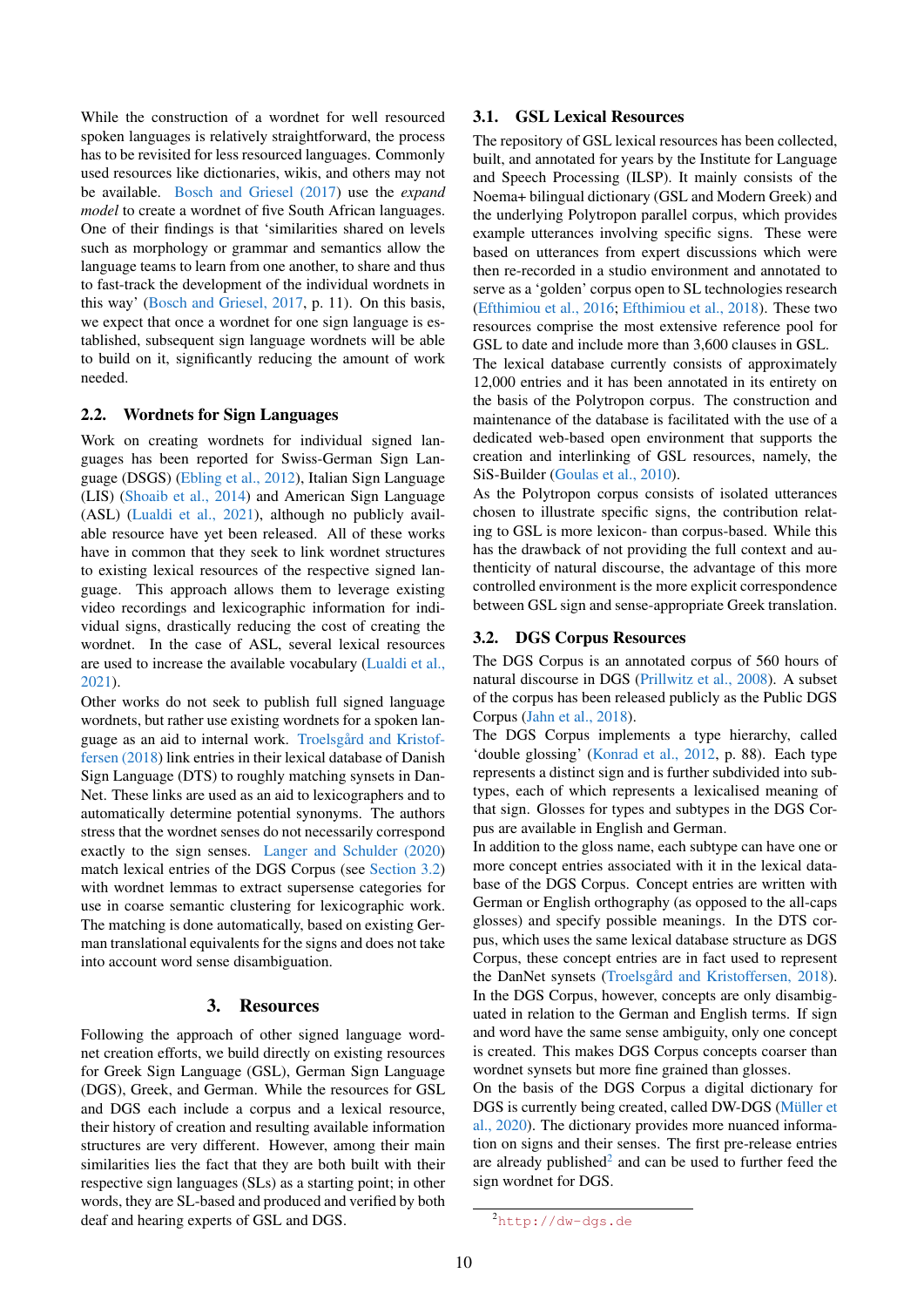# 3.3. Greek WordNet

OMW covers a wide range of spoken languages, created in individual projects. The Greek WordNet included in OMW consists of 18,049 synsets. The Greek synsets were originally developed in the context of BalkaNet, a multilingual wordnet of Balkan languages [\(Grigoriadou et al., 2004\)](#page-5-13). They were based on a series of Greek lexicons and corpora. In the course of our work we found that the entries of the Greek WordNet that we inspected mainly included glossed explanations of each lexical item with minimal, if any, usage examples.

#### 3.4. GermaNet

The largest wordnet for German is GermaNet [\(Hamp and](#page-5-14) [Feldweg, 1997\)](#page-5-14). As of version 17 it contains 159,514 synsets. Due to licence restrictions it is not directly integrated into OMW. However, for 28,564 of its synsets a mapping to PWN exists, from which OMW identifiers can be inferred. For our mutlilingual wordnet we decided to use GermaNet and expand the connections to OMW.

#### 4. Wordnet Creation

To create the multilingual sign wordnet both teams the GSL and DGS team — first work independently on their respective language with frequent exchanges regarding method and implementation.

The GSL team follows a high precision approach of identifying strong synset matches for entries in the GSL lexical database. They prioritise providing at least one sign for many different synsets over specifying every possible synonym. This approach is outlined in [Section 4.1.](#page-2-0)

The DGS team follows a high recall approach of automatically matching its corpus type inventory to wordnet lemmas and then verifying these matches. They prioritise validating many potential synonyms of fewer synsets over partially covering many synsets. This is described in [Section 4.2.](#page-2-1)

The intermediate progress of both teams is compared in [Section 4.3.](#page-3-0)

As work progresses, lists of linked synsets are exchanged between the teams to allow them to prioritise those synsets also covered by the other group. Additional cross-lingual factors are also considered, as described in [Section 4.4.](#page-4-0) This pushes forward the progress towards a large interlingual index.

# <span id="page-2-0"></span>4.1. Linking the GSL Lexical Resources

The GSL team uses data that is collected by a semiautomatic process of mapping synsets from the Greek part of OMW to the GSL lexical database. As the only common element of both databases are Greek lemmas, this is done by matching the 'Greek equivalent' entries of GSL signs with the Greek lemmas in OMW synsets; at the end of this process, each GSL entry whose Greek equivalent also appears in OMW is mapped to the respective OMW entry.

In the next stage of the process, these automatically generated associations are checked by deaf and hearing GSL experts for validity against the respective videos offered for each sign, resulting in a new 'clean' database of wordnet synsets and their GSL equivalents. Of course, this is hardly a one-to-one connection, as a lot of false equivalents

are revealed in the process. For instance, the GSL entry 'ανέκδοτο' has been automatically linked via the Greek equivalent to synset 07220586-n, which matches the English word 'anecdote'. However, this sense of the Greek equivalent does not correspond to the respective entry in the GSL database, where the word is associated with its much more frequent sense of 'joke'. The more fitting synset 06778102-n was not found during automatic matching because it has no Greek entry. All such instances are manually corrected by GSL experts.

The accuracy of the equivalents is tested against GSL examples that are linked to each of the lexical resource's entries to make sure that each corresponds to the correct definition, or rather glossed explanation [\(Fellbaum, 1998\)](#page-5-15), in Greek WordNet. A secondary way of double-checking whether the correct sense of each entry is selected is reviewing the other available language versions in OMW with which annotators are familiar, namely, English and French. In addition to that, the Greek WordNet proves to be rather limited for the purposes of this experiment, as it comprises 18,049 synsets compared to the English data of PWN, which consists of 117,659 synsets in version 3.0. These numbers limit the linking process even more. To compensate for this, it was decided to extend the mapping of the GSL material to the richer English part of OMW at a second level. At the time of writing, 1819 GSL signs have been linked to 4214 wordnet synsets.

# <span id="page-2-1"></span>4.2. Linking DGS Corpus

The DGS team uses a three-step method: automatic generation of candidate matches between synsets and subtypes, automatic verification of certain simple cases, and manual verification of all remaining cases.

Automatic matching is done between the lemmas of OMW synsets and the concept entries of DGS Corpus subtypes. Both German and English are used for this, although German is preferred, as concept values are more precise in that languages. Where no concept entry is available for a subtype, its gloss name is used as a fallback.

As mentioned in [Section 2.1,](#page-0-1) we use GermaNet as our German wordnet resource and connect its entries to OMW through its partial mapping to PWN. If a German word is not present in GermaNet or a GermaNet synset has no connection to OMW, the English concept entry or gloss is used instead. For the case that there is no English translation in the DGS Corpus or no corresponding synset in OMW, a fallback solution of automatic translation of the German gloss to English is used.

At the time of writing, automatic candidate matches between 11,856 DGS subtypes and 27,020 synsets were found. Subtypes were associated with a mean of 8.6 synsets and a median of 2. This is a 'long tail' situation, where most subtypes have very few senses, while heavily polysemous terms such as 'have' or 'good' (and their DGS counterparts) have 20 synsets or more associated with them. In many cases, the two synsets associated with the sign represent a basic and a figurative sense.

In a second automatic processing step, candidate matches with a high likelihood of being correct are identified and marked as provisionally validated. This automatic valida-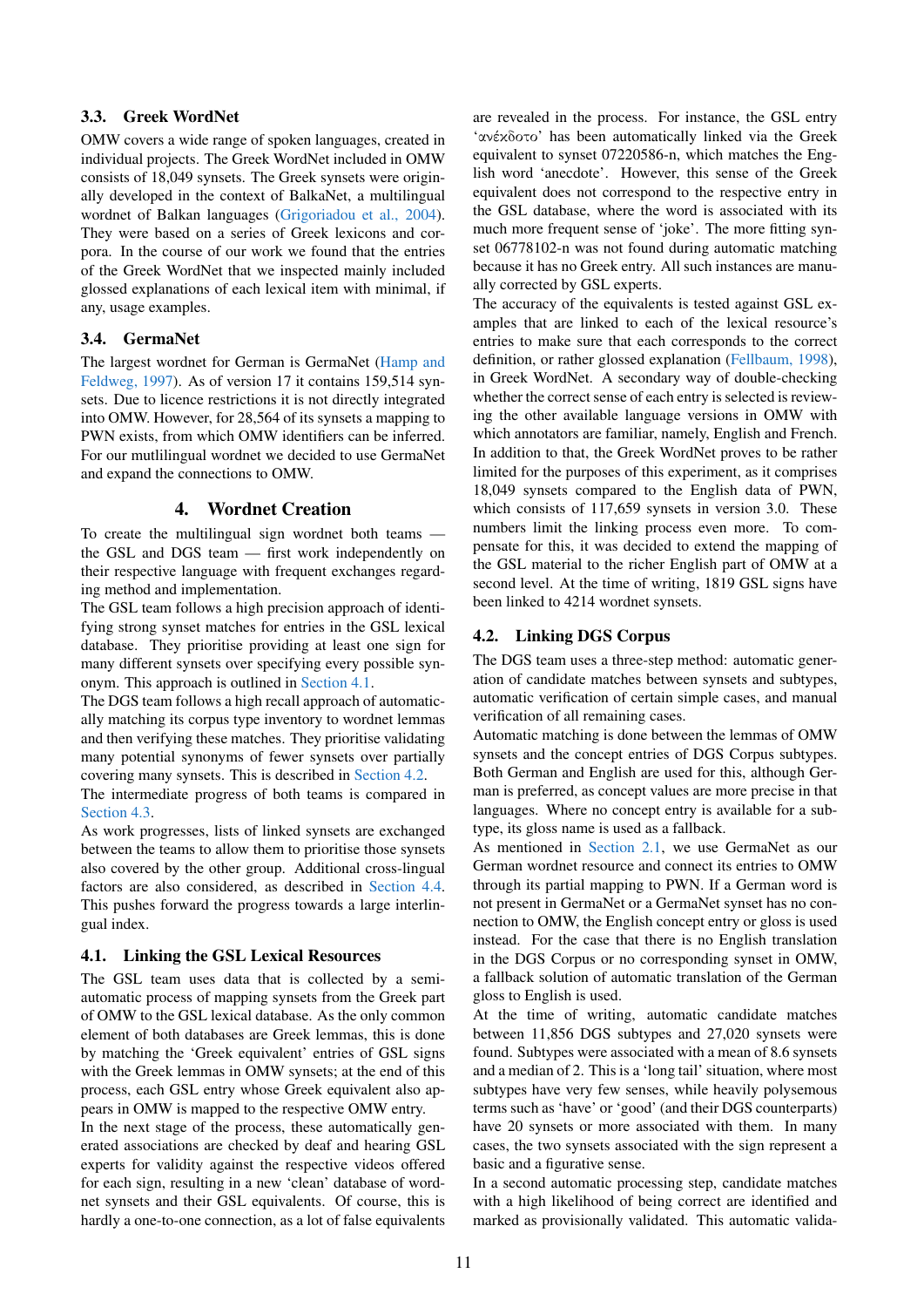<span id="page-3-1"></span>

Figure 1: Manual validation interface listing all synsets associated with a specific DGS sign. The left side lists the associated synsets and their validation status for DGS and GSL, while the right side shows the DGS signs' type entry page from the Public DGS Corpus website.

tion step selects subtypes which were matched with only a single synset and using strong match conditions, i. e. not via automatic translation. Such single match-pairs mainly occur among the long tail of homonymous expressions. As they are based on high quality human translations (concept entries or glosses), the chance of such matches introducing incorrect senses for a sign is very low.

In the final step, the remaining automatic matches are validated manually by using corpus evidence and the expert's own acceptability judgements. Ideally such verifications would only be performed by L1 language users. Due to the large number of matches (over 100,000 subtype-synset pairs) this is currently not possible for us. Instead we follow a two-tiered approach in which L2 language users validate cases for which they have high confidence and mark the remaining cases for later review by an L1 user. This method allows us to have more annotators involved, resulting in a quicker workflow.

[Figure 1](#page-3-1) shows the validation interface for confirming or rejecting all synsets that were automatically matched to a specific sign. At the time of writing, 2230 DGS signs with one or more synsets have been validated.

# <span id="page-3-0"></span>4.3. Progress

Statistics on the current progress of linking both languages to OMW are outlined in [Table 1.](#page-4-1) A notable difference between the languages can be seen regarding the number of signs and synsets covered relative to the overall number of sign-synset pairs. For GSL the number of validated pairs is close to the number of distinct synsets but greater than the number of signs, meaning that each sign is on average linked to 2.3 synsets, but only few synsets are linked to more than one sign. The number of validated DGS pairs, on the other hand, shows the inverse pattern, with most signs linking to only one synset, but covered synsets containing an average 2.4 signs each.

The difference between the languages is caused by both the difference in workflow between the teams already described in [Section 4.1](#page-2-0) and [Section 4.2](#page-2-1) and by the nature of the datasets on which they build. As described in [Sec](#page-1-3)[tion 3.1,](#page-1-3) the GSL lexicon is primarily based on work for the Noema+ bilingual dictionary. Its focus was on providing GSL signs for many concepts. Following in this vein, the GSL team covered a wide variety of different concepts during their validation.

The DGS vocabulary, on the other hand, stems from the sign inventory encountered in the natural conversations of the DGS Corpus (see [Section 3.2\)](#page-1-1), reflecting the many variations in participants' vocabulary due to regional differences, age group, register, and other factors, leading to the presence of many synonyms. In addition, the DGS team started out by validating comparatively unambiguous concepts such as the names of months, which are straightforward to validate, but can be expressed by a large number of different signs in DGS. Because of this, comparatively few synsets are covered, but each with a higher number of signs associated with it.

It should be noted that the current ratios are due to the preliminary nature of the work. As the dataset size growths, both languages will start exhibiting the many-to-many ratio of more complete wordnets, with considerably more pairs than synsets or signs. This development is already hinted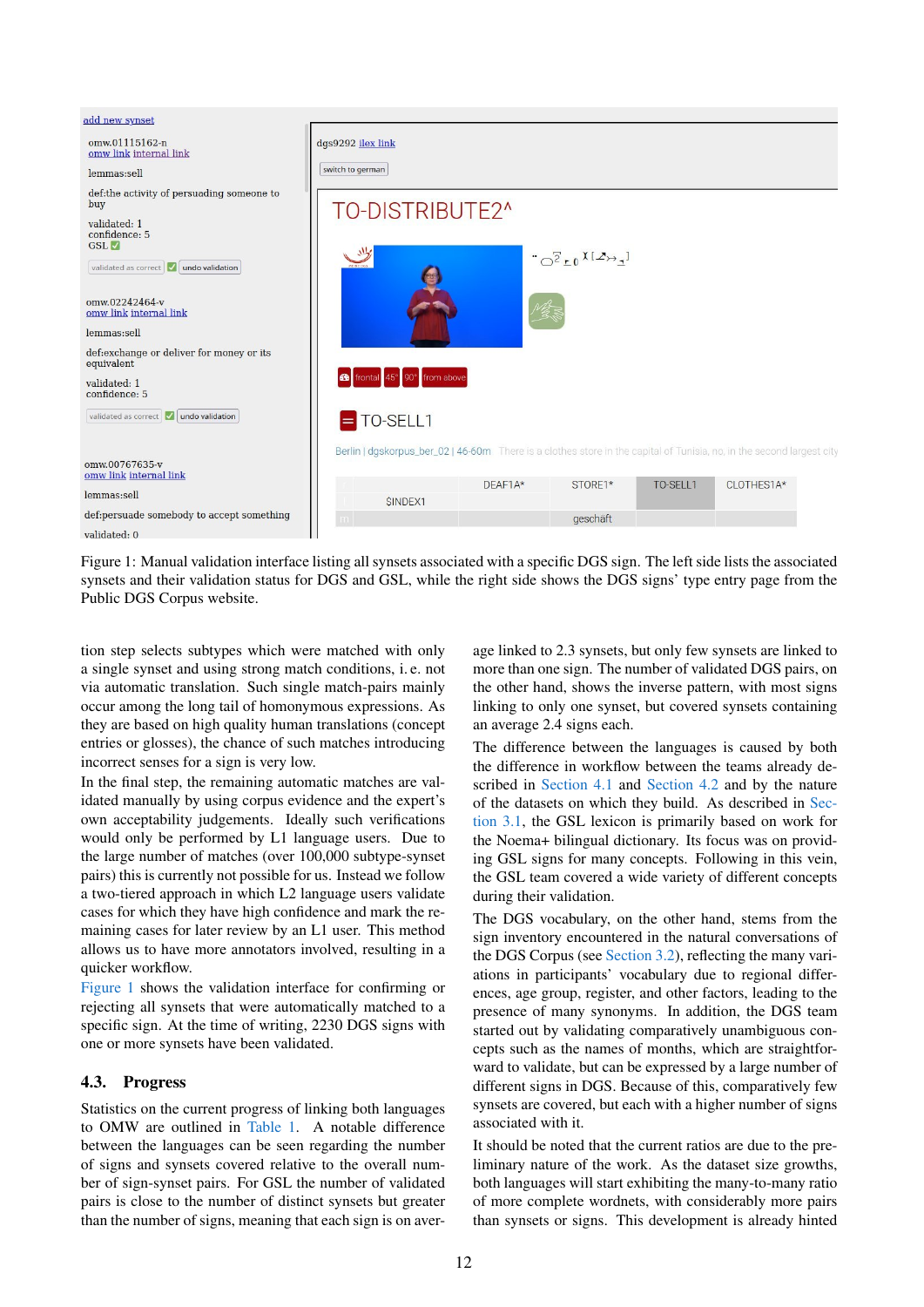<span id="page-4-2"></span>

Figure 2: Manual validation interface for comparing GSL and DGS entries associated with the same synset. The interface integrates GSL video from Noema+ (left) and DGS type entry pages from the Public DGS Corpus website (right). The lower left corner lists DGS types that should be compared to the given GSL video to specify whether their sign form is identical, similar or different.

<span id="page-4-1"></span>

|                   | <b>GSL</b> | DGS        | <b>DGS</b> | <b>GSL/DGS</b> |
|-------------------|------------|------------|------------|----------------|
|                   | validated  | candidates | validated  | overlap        |
| distinct synsets  | 4214       | 27,020     | 969        | 278            |
| distinct signs    | 1819       | 11,856     | 2230       | n/a            |
| sign-synset pairs | 4347       | 138,518    | 2330       | n/a            |

Table 1: Statistics on the current state of linking GSL and DGS vocabulary to OMW.

at by the ratio of automatic DGS candidates, which mirrors the word-synset ratios of the GermaNet entries that they are based on. Some difference, caused by the differences in source data, can however be expected to remain.

# <span id="page-4-0"></span>4.4. Cross-lingual Connections

Like other wordnet efforts for less-resourced languages, we apply the *expand model* of building on other languages already represented by a wordnet. While spoken language wordnet information is used for this out of necessity, it would be preferable to build on other sign languages where available to be hindered less by modality-specific assumptions.

As we are working on integrating two sign languages in parallel, synergies are used where they present themselves. As the GSL team had already produced a number of synsetsign matches when the DGS team started their manual validation phase, they prioritised synsets which were covered by both automatic DGS matching and GSL.

In addition to validating synset-sign matches, the DGS team also compared the form of the GSL and DGS signs (apart from mouthing) to identify identical and similar signs. The interface for this is shown in [Figure 2.](#page-4-2) Such overlaps between languages can indicate shared iconicity (incidental or otherwise) or other kinds of linguistic relatedness. Annotating these overlaps adds a cross-lingual phonetic relation that is not usually covered by wordnets, but is of great use to research, for example for sign language technologies struggling with data sparsity.

Once signs from both languages are established for a synset, members of either team can inspect which other synsets the sign of the opposing language is connected to. They can then consider whether to expand their own sign to those synsets as well. Synsets with identical/similar forms across languages make particularly good candidates for this step.

#### 5. Conclusion

In this paper we have presented our work on integrating Greek Sign Language and German Sign Language into the Open Multilingual Wordnet. To achieve this, we explore different workflows for working with lexicon-based and corpus-based data and for cross-lingual workflows.

This work has so far resulted in a publicly available dataset of 1819 GSL signs and 2230 DGS signs from existing language resources being linked to 4214 and 969 OMW synsets respectively, including 278 synsets that are covered by both languages. The state of this dataset is preliminary and it will be significantly expanded in size through future updates. $3$ 

In the long run we intend to add additional languages to this effort. Based on the experience of [Bosch and Griesel \(2017\)](#page-5-3)

<span id="page-4-3"></span><sup>&</sup>lt;sup>3</sup>For the latest version of the dataset, see

<https://doi.org/10.25592/uhhfdm.10168>.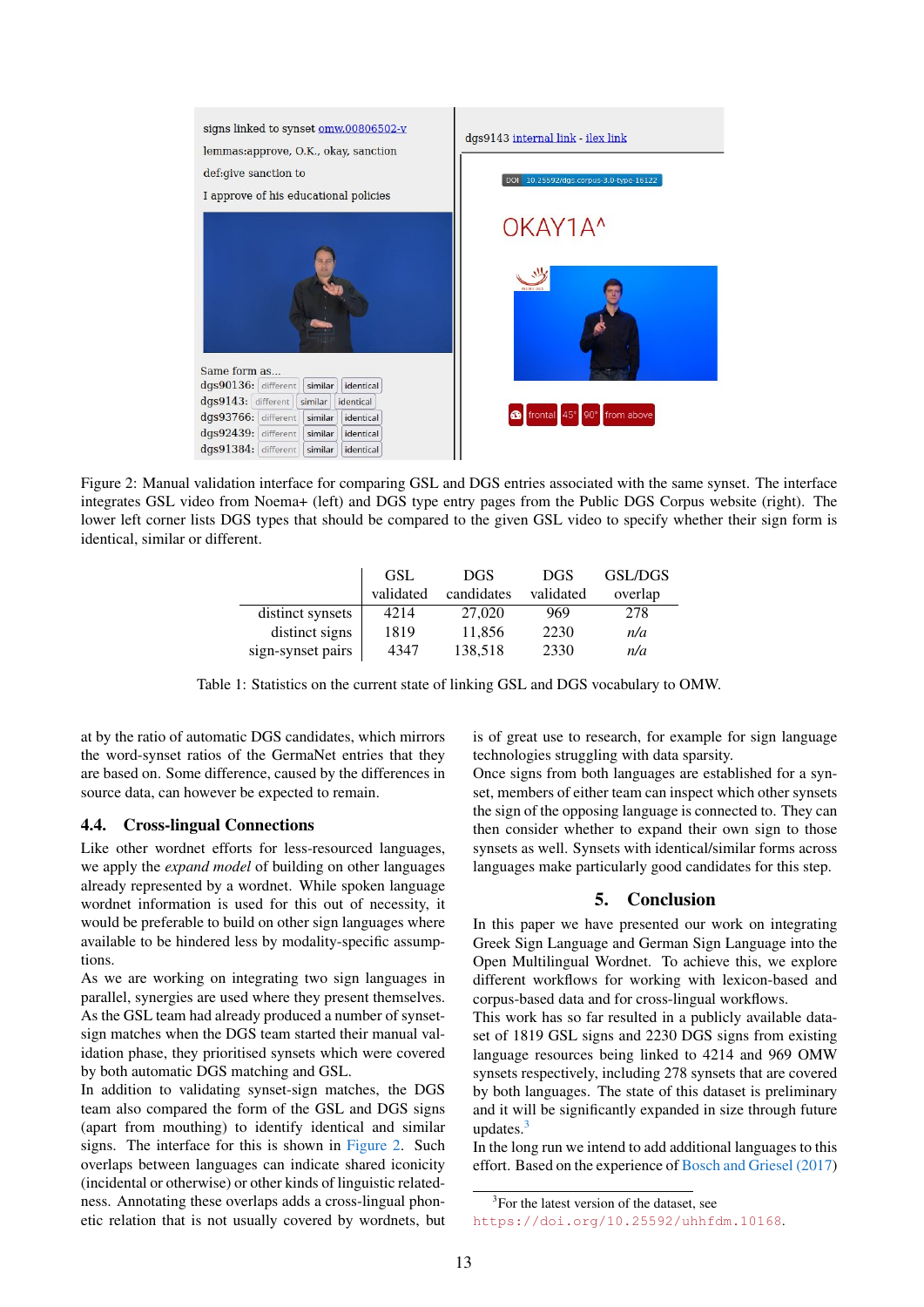with using the *expand model* for less-resourced languages, we expect the required effort for adding new languages will become progressively more manageable as other sign languages can be built upon.

# 6. Acknowledgements

This work is supported in part by the EASIER (Intelligent Automatic Sign Language Translation) Project. EASIER has received funding from the European Union's Horizon 2020 research and innovation programme, grant agreement n° 101016982.

This publication has been produced in part in the context of the joint research funding of the German Federal Government and Federal States in the Academies' Programme, with funding from the Federal Ministry of Education and Research and the Free and Hanseatic City of Hamburg. The Academies' Programme is coordinated by the Union of the Academies of Sciences and Humanities.

#### 7. Bibliographical References

- <span id="page-5-1"></span>Bond, F. and Paik, K. (2012). [A survey of wordnets and](https://bond-lab.github.io/pdf/2012-gwc-wn-license.pdf) [their licenses.](https://bond-lab.github.io/pdf/2012-gwc-wn-license.pdf) In *Proceedings of the 6th Global WordNet Conference*, page 8, Matsue, Japan.
- <span id="page-5-2"></span>Bond, F., Vossen, P., McCrae, J. P., and Fellbaum, C. (2016). [CILI: the collaborative interlingual index.](https://aclanthology.org/2016.gwc-1.9) In *Proceedings of the Eighth Global WordNet Conference*, pages 50–57, Bucharest, Romania. University of Iasi.
- <span id="page-5-3"></span>Bosch, S. E. and Griesel, M. (2017). [Strategies for](https://doi.org/10.4102/lit.v38i1.1351) [building wordnets for under-resourced languages: The](https://doi.org/10.4102/lit.v38i1.1351) [case of African languages.](https://doi.org/10.4102/lit.v38i1.1351) *Literator*, 38(1):1–12. DOI: [10.4102/lit.v38i1.1351](https://doi.org/10.4102/lit.v38i1.1351).
- <span id="page-5-4"></span>Ebling, S., Tissi, K., and Volk, M. (2012). [Semi-automatic](https://www.sign-lang.uni-hamburg.de/lrec/pub/12010.html) [annotation of semantic relations in a Swiss German Sign](https://www.sign-lang.uni-hamburg.de/lrec/pub/12010.html) [Language lexicon.](https://www.sign-lang.uni-hamburg.de/lrec/pub/12010.html) In Crasborn, O., et al., editors, *Proceedings of the LREC2012 5th Workshop on the Representation and Processing of Sign Languages: Interactions between Corpus and Lexicon*, pages 31–36, Istanbul, Turkey. European Language Resources Association (ELRA).
- <span id="page-5-7"></span>Efthimiou, E., Fotinea, S.-E., Dimou, A.-L., Goulas, T., Karioris, P., Vasilaki, K., Vacalopoulou, A., and Pissaris, M. (2016). [From a sign lexical database to an](https://www.sign-lang.uni-hamburg.de/lrec/pub/16003.html) [SL golden corpus – the POLYTROPON SL resource.](https://www.sign-lang.uni-hamburg.de/lrec/pub/16003.html) In Efthimiou, E., et al., editors, *Proceedings of the LREC2016 7th Workshop on the Representation and Processing of Sign Languages: Corpus Mining*, pages 63– 68, Portorož, Slovenia. European Language Resources Association (ELRA).
- <span id="page-5-8"></span>Efthimiou, E., Vasilaki, K., Fotinea, S.-E., Vacalopoulou, A., Goulas, T., and Dimou, A.-L. (2018). [The POLY-](https://www.sign-lang.uni-hamburg.de/lrec/pub/18043.html)[TROPON parallel corpus.](https://www.sign-lang.uni-hamburg.de/lrec/pub/18043.html) In Bono, M., et al., editors, *Proceedings of the LREC2018 8th Workshop on the Representation and Processing of Sign Languages: Involving the Language Community*, pages 39– 44, Miyazaki, Japan. European Language Resources Association (ELRA).
- <span id="page-5-15"></span>Fellbaum, C., editor. (1998). *[WordNet: an electronic lex](https://mitpress.mit.edu/books/wordnet)[ical database](https://mitpress.mit.edu/books/wordnet)*. Language, Speech, and Communication. MIT Press.
- <span id="page-5-9"></span>Goulas, T., Fotinea, S.-E., Efthimiou, E., and Pissaris, M. (2010). [SiS-Builder: A sign synthesis support tool.](https://www.sign-lang.uni-hamburg.de/lrec/pub/10008.html) In Dreuw, P., et al., editors, *Proceedings of the LREC2010 4th Workshop on the Representation and Processing of Sign Languages: Corpora and Sign Language Technologies*, pages 102–105, Valletta, Malta. European Language Resources Association (ELRA).
- <span id="page-5-13"></span>Grigoriadou, M., Kornilakis, H., Galiotou, E., Stamou, S., and Papakitsos, E. C. (2004). [The software infrastruc](http://cgi.di.uoa.gr/~harryk/papers/RJIST.pdf)[ture for the development and validation of the greek](http://cgi.di.uoa.gr/~harryk/papers/RJIST.pdf) [wordnet.](http://cgi.di.uoa.gr/~harryk/papers/RJIST.pdf) *Romanian Journal of Information, Science and Technology*, pages 89–105.
- <span id="page-5-14"></span>Hamp, B. and Feldweg, H. (1997). [GermaNet - a lexical](https://aclanthology.org/W97-0802/)[semantic net for German.](https://aclanthology.org/W97-0802/) In *Proceedings of the ACL Workshop on Automatic Information Extraction and Building of Lexical Semantic Resources for NLP Applications*, pages 9–15, Madrid, Spain. Association for Computational Linguistics.
- <span id="page-5-10"></span>Jahn, E., Konrad, R., Langer, G., Wagner, S., and Hanke, T. (2018). [Publishing DGS Corpus data: Different formats](https://www.sign-lang.uni-hamburg.de/lrec/pub/18018.html) [for different needs.](https://www.sign-lang.uni-hamburg.de/lrec/pub/18018.html) In Bono, M., et al., editors, *Proceedings of the LREC2018 8th Workshop on the Representation and Processing of Sign Languages: Involving the Language Community*, pages 83–90, Miyazaki, Japan. European Language Resources Association (ELRA).
- <span id="page-5-11"></span>Konrad, R., Hanke, T., König, S., Langer, G., Matthes, S., Nishio, R., and Regen, A. (2012). [From form to](https://www.sign-lang.uni-hamburg.de/lrec/pub/12023.html) [function. a database approach to handle lexicon build](https://www.sign-lang.uni-hamburg.de/lrec/pub/12023.html)[ing and spotting token forms in sign languages.](https://www.sign-lang.uni-hamburg.de/lrec/pub/12023.html) In Crasborn, O., et al., editors, *Proceedings of the LREC2012 5th Workshop on the Representation and Processing of Sign Languages: Interactions between Corpus and Lexicon*, pages 87–94, Istanbul, Turkey. European Language Resources Association (ELRA).
- <span id="page-5-6"></span>Langer, G. and Schulder, M. (2020). [Collocations in](https://www.sign-lang.uni-hamburg.de/lrec/pub/20017.html) [sign language lexicography: Towards semantic abstrac](https://www.sign-lang.uni-hamburg.de/lrec/pub/20017.html)[tions for word sense discrimination.](https://www.sign-lang.uni-hamburg.de/lrec/pub/20017.html) In Efthimiou, E., et al., editors, *Proceedings of the LREC2020 9th Workshop on the Representation and Processing of Sign Languages: Sign Language Resources in the Service of the Language Community, Technological Challenges and Application Perspectives*, pages 127–134, Marseille, France. European Language Resources Association (ELRA).
- <span id="page-5-5"></span>Lualdi, C. P., Wright, E., Hudson, J., Caselli, N. K., and Fellbaum, C. (2021). [Implementing ASLNet v1.0: Pro](https://aclanthology.org/2021.gwc-1.8)[gress and plans.](https://aclanthology.org/2021.gwc-1.8) In *Proceedings of the 11th Global Wordnet Conference*, pages 63–72, Potchefstroom, South Africa. South African Centre for Digital Language Resources (SADiLaR).
- <span id="page-5-0"></span>Miller, G. A., Beckwith, R., Fellbaum, C., Gross, D., and Miller, K. (1990). [Introduction to wordnet: An on-line](https://doi.org/10.1093/ijl/3.4.235) [lexical database.](https://doi.org/10.1093/ijl/3.4.235) *International Journal of Lexicography*, 3. DOI: [10.1093/ijl/3.4.235](https://doi.org/10.1093/ijl/3.4.235).
- <span id="page-5-12"></span>Müller, A., Hanke, T., Konrad, R., Langer, G., and Wähl, S. (2020). [From dictionary to corpus and back again](https://www.sign-lang.uni-hamburg.de/lrec/pub/20025.html) [– linking heterogeneous language resources for DGS.](https://www.sign-lang.uni-hamburg.de/lrec/pub/20025.html) In Efthimiou, E., et al., editors, *Proceedings of the LREC2020 9th Workshop on the Representation and Processing of Sign Languages: Sign Language Resources in*